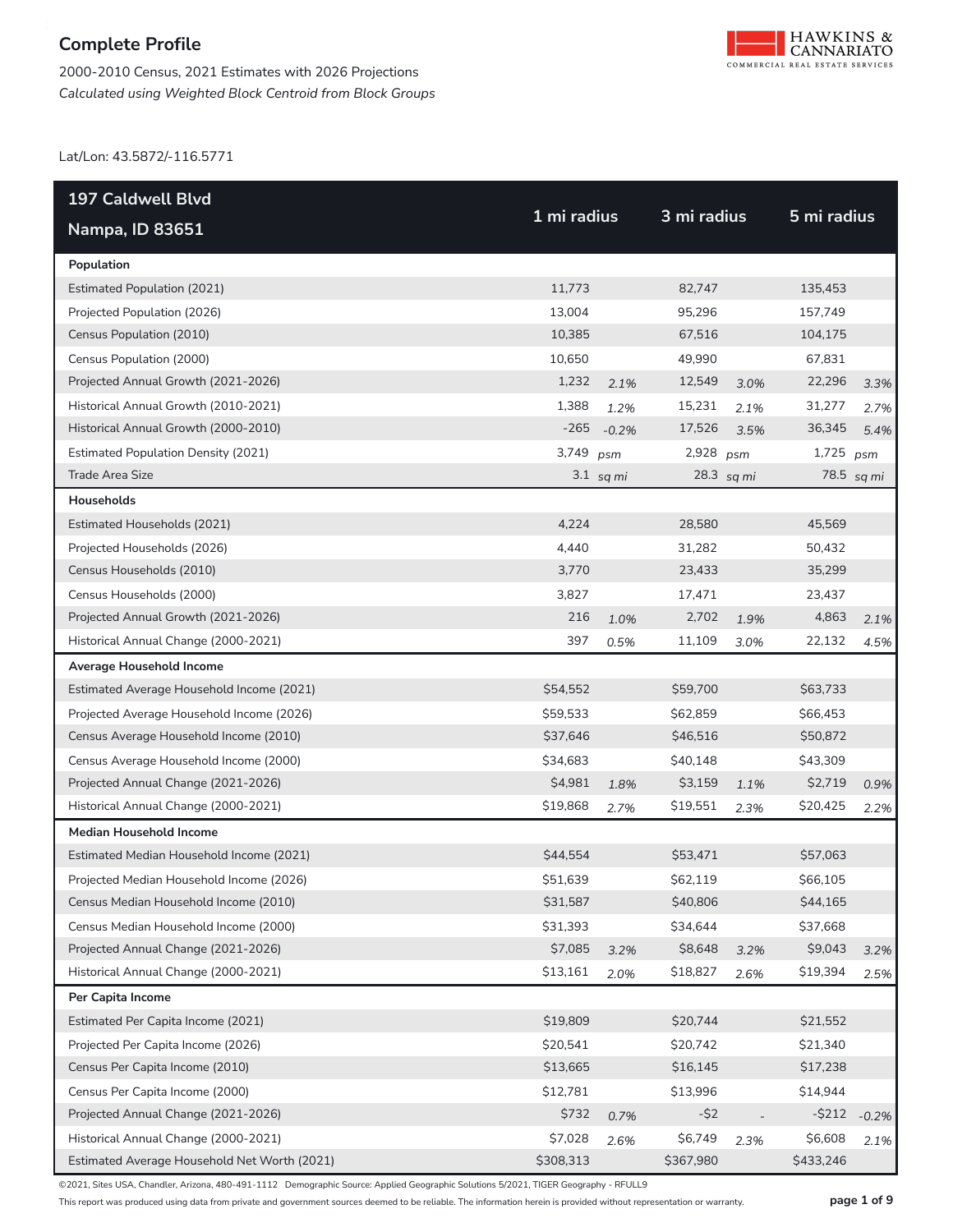



Lat/Lon: 43.5872/-116.5771

| <b>197 Caldwell Blvd</b>                      | 1 mi radius    |                          |              | 3 mi radius  |               |       |
|-----------------------------------------------|----------------|--------------------------|--------------|--------------|---------------|-------|
| <b>Nampa, ID 83651</b>                        |                |                          |              |              | 5 mi radius   |       |
| <b>Race and Ethnicity</b>                     |                |                          |              |              |               |       |
| Total Population (2021)                       | 11,773         |                          | 82,747       |              | 135,453       |       |
| White (2021)                                  | 9,170          | 77.9%                    | 66,210 80.0% |              | 110,135 81.3% |       |
| Black or African American (2021)              | 143            | 1.2%                     | 1,009        | 1.2%         | 1,676         | 1.2%  |
| American Indian or Alaska Native (2021)       | 164            | 1.4%                     | 1,002        | 1.2%         | 1,451         | 1.1%  |
| Asian (2021)                                  | 134            | 1.1%                     | 963          | 1.2%         | 1,638         | 1.2%  |
| Hawaiian or Pacific Islander (2021)           | 34             | 0.3%                     | 266          | 0.3%         | 421           | 0.3%  |
| Other Race (2021)                             | 1,659          | 14.1%                    | 10,221 12.4% |              | 15,360        | 11.3% |
| Two or More Races (2021)                      | 469            | 4.0%                     | 3,076        | 3.7%         | 4,771         | 3.5%  |
| Population < 18 (2021)                        | 2,897          | 24.6%                    | 22,322 27.0% |              | 37,346 27.6%  |       |
| White Not Hispanic                            | 1,473          | 50.8%                    | 12,986 58.2% |              | 22,682 60.7%  |       |
| <b>Black or African American</b>              | 56             | 1.9%                     | 370          | 1.7%         | 638           | 1.7%  |
| Asian                                         | 26             | 0.9%                     | 184          | 0.8%         | 330           | 0.9%  |
| Other Race Not Hispanic                       | 137            | 4.7%                     | 1,049        | 4.7%         | 1,694         | 4.5%  |
| Hispanic                                      | 1,205          | 41.6%                    |              | 7,733 34.6%  | 12,001 32.1%  |       |
| Not Hispanic or Latino Population (2021)      |                | 8,203 69.7%              | 61,353 74.1% |              | 102,891 76.0% |       |
| Not Hispanic White                            | 7,549          | 92.0%                    | 56,976 92.9% |              | 95,795        | 93.1% |
| Not Hispanic Black or African American        | 97             | 1.2%                     | 817          | 1.3%         | 1,382         | 1.3%  |
| Not Hispanic American Indian or Alaska Native | 97             | 1.2%                     | 574          | 0.9%         | 850           | 0.8%  |
| Not Hispanic Asian                            | 117            | 1.4%                     | 875          | 1.4%         | 1,495         | 1.5%  |
| Not Hispanic Hawaiian or Pacific Islander     | 32             | 0.4%                     | 240          | 0.4%         | 386           | 0.4%  |
| Not Hispanic Other Race                       | 57             | 0.7%                     | 160          | 0.3%         | 267           | 0.3%  |
| Not Hispanic Two or More Races                | 253            | 3.1%                     | 1,711        | 2.8%         | 2,717         | 2.6%  |
| Hispanic or Latino Population (2021)          | 3,570          | 30.3%                    | 21,394 25.9% |              | 32,561 24.0%  |       |
| Hispanic White                                |                | 1,621 45.4%              |              | 9,234 43.2%  | 14,341 44.0%  |       |
| Hispanic Black or African American            | 45             | 1.3%                     | 192          | 0.9%         | 294           | 0.9%  |
| Hispanic American Indian or Alaska Native     | 67             | 1.9%                     | 428          | 2.0%         | 601           | 1.8%  |
| Hispanic Asian                                | 18             | 0.5%                     | 87           | 0.4%         | 143           | 0.4%  |
| Hispanic Hawaiian or Pacific Islander         | $\overline{2}$ | $\overline{\phantom{a}}$ | 26           | 0.1%         | 35            | 0.1%  |
| Hispanic Other Race                           |                | 1,602 44.9%              |              | 10,062 47.0% | 15,094 46.4%  |       |
| Hispanic Two or More Races                    | 215            | 6.0%                     | 1,365        | 6.4%         | 2,054         | 6.3%  |
| Not Hispanic or Latino Population (2010)      |                | 7,558 72.8%              |              | 51,341 76.0% | 80,926 77.7%  |       |
| Hispanic or Latino Population (2010)          |                | 2,827 27.2%              | 16,175 24.0% |              | 23,249        | 22.3% |
| Not Hispanic or Latino Population (2000)      |                | 8,328 78.2%              | 40,922 81.9% |              | 56,879 83.9%  |       |
| Hispanic or Latino Population (2000)          |                | 2,322 21.8%              |              | 9,068 18.1%  | 10,952 16.1%  |       |
| Not Hispanic or Latino Population (2026)      |                | 8,864 68.2%              |              | 69,643 73.1% | 118,146 74.9% |       |
| Hispanic or Latino Population (2026)          |                | 4,140 31.8%              | 25,654 26.9% |              | 39,603 25.1%  |       |
| Projected Annual Growth (2021-2026)           | 570            |                          | 4,260        |              | 7,042         |       |
| Historical Annual Growth (2000-2010)          | 506            | 2.2%                     | 7,107        | 7.8%         | 12,297 11.2%  |       |

©2021, Sites USA, Chandler, Arizona, 480-491-1112 Demographic Source: Applied Geographic Solutions 5/2021, TIGER Geography - RFULL9

This report was produced using data from private and government sources deemed to be reliable. The information herein is provided without representation or warranty. **page 2 of 9**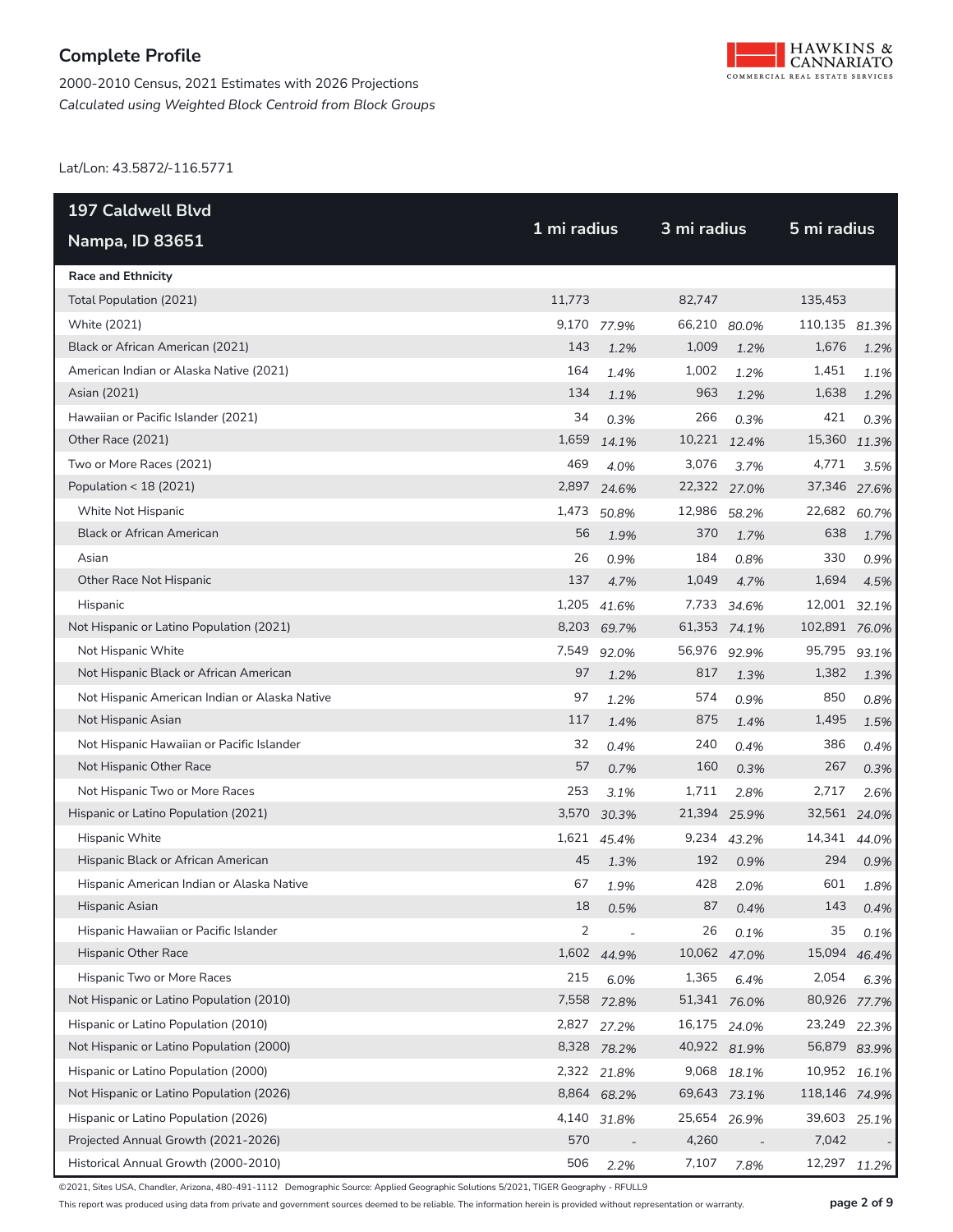



Lat/Lon: 43.5872/-116.5771

| <b>197 Caldwell Blvd</b>             |             |             | 3 mi radius  |             | 5 mi radius  |      |  |
|--------------------------------------|-------------|-------------|--------------|-------------|--------------|------|--|
| Nampa, ID 83651                      | 1 mi radius |             |              |             |              |      |  |
| <b>Total Age Distribution (2021)</b> |             |             |              |             |              |      |  |
| <b>Total Population</b>              | 11,773      |             | 82,747       |             | 135,453      |      |  |
| Age Under 5 Years                    | 861         | 7.3%        | 6,341        | 7.7%        | 10,174       | 7.5% |  |
| Age 5 to 9 Years                     | 775         | 6.6%        | 6,306        | 7.6%        | 10,586       | 7.8% |  |
| Age 10 to 14 Years                   | 797         | 6.8%        | 6,384        | 7.7%        | 10,893       | 8.0% |  |
| Age 15 to 19 Years                   | 791         | 6.7%        | 5,834        | 7.1%        | 9,782        | 7.2% |  |
| Age 20 to 24 Years                   | 1,008       | 8.6%        | 6,424        | 7.8%        | 9,571        | 7.1% |  |
| Age 25 to 29 Years                   | 896         | 7.6%        | 6,439        | 7.8%        | 9,998        | 7.4% |  |
| Age 30 to 34 Years                   | 779         | 6.6%        | 6,020        | 7.3%        | 9,841        | 7.3% |  |
| Age 35 to 39 Years                   | 705         | 6.0%        | 5,457        | 6.6%        | 9,234        | 6.8% |  |
| Age 40 to 44 Years                   | 655         | 5.6%        | 4,971        | 6.0%        | 8,468        | 6.3% |  |
| Age 45 to 49 Years                   | 672         | 5.7%        | 4,478        | 5.4%        | 7,410        | 5.5% |  |
| Age 50 to 54 Years                   | 629         | 5.3%        | 4,132        | 5.0%        | 6,922        | 5.1% |  |
| Age 55 to 59 Years                   | 643         | 5.5%        | 4,138        | 5.0%        | 6,837        | 5.0% |  |
| Age 60 to 64 Years                   | 604         | 5.1%        | 3,931        | 4.8%        | 6,647        | 4.9% |  |
| Age 65 to 69 Years                   | 519         | 4.4%        | 3,532        | 4.3%        | 5,945        | 4.4% |  |
| Age 70 to 74 Years                   | 518         | 4.4%        | 3,174        | 3.8%        | 5,205        | 3.8% |  |
| Age 75 to 79 Years                   | 343         | 2.9%        | 2,332        | 2.8%        | 3,688        | 2.7% |  |
| Age 80 to 84 Years                   | 281         | 2.4%        | 1,478        | 1.8%        | 2,235        | 1.6% |  |
| Age 85 Years or Over                 | 298         | 2.5%        | 1,376        | 1.7%        | 2,019        | 1.5% |  |
| Median Age                           | 34.5        |             | 32.4         |             | 32.8         |      |  |
| Age 19 Years or Less                 |             | 3,224 27.4% | 24,866 30.1% |             | 41,434 30.6% |      |  |
| Age 20 to 64 Years                   |             | 6,590 56.0% | 45,989 55.6% |             | 74,927 55.3% |      |  |
| Age 65 Years or Over                 |             | 1,959 16.6% | 11,892 14.4% |             | 19,091 14.1% |      |  |
| Female Age Distribution (2021)       |             |             |              |             |              |      |  |
| Female Population                    |             | 6,065 51.5% | 42,192 51.0% |             | 68,688 50.7% |      |  |
| Age Under 5 Years                    | 431         | 7.1%        | 3,101        | 7.3%        | 5,003        | 7.3% |  |
| Age 5 to 9 Years                     | 409         | 6.7%        | 3,143        | 7.4%        | 5,203        | 7.6% |  |
| Age 10 to 14 Years                   | 392         | 6.5%        | 3,091        | 7.3%        | 5,303        | 7.7% |  |
| Age 15 to 19 Years                   | 426         | 7.0%        | 2,923        | 6.9%        | 4,816        | 7.0% |  |
| Age 20 to 24 Years                   | 506         | 8.3%        | 3,343        | 7.9%        | 4,934        | 7.2% |  |
| Age 25 to 29 Years                   | 434         | 7.2%        | 3,272        | 7.8%        | 5,109        | 7.4% |  |
| Age 30 to 34 Years                   | 393         | 6.5%        | 2,998        | 7.1%        | 4,929        | 7.2% |  |
| Age 35 to 39 Years                   |             | 347 5.7%    |              | 2,717 6.4%  | 4,611        | 6.7% |  |
| Age 40 to 44 Years                   | 311         | 5.1%        | 2,379        | 5.6%        | 4,088        | 6.0% |  |
| Age 45 to 49 Years                   | 319         | 5.3%        | 2,250        | 5.3%        | 3,743        | 5.4% |  |
| Age 50 to 54 Years                   | 311         | 5.1%        | 2,101        | 5.0%        | 3,495        | 5.1% |  |
| Age 55 to 59 Years                   | 329         | 5.4%        | 2,150        | 5.1%        | 3,512        | 5.1% |  |
| Age 60 to 64 Years                   | 324         | 5.3%        | 2,078        | 4.9%        | 3,515        | 5.1% |  |
| Age 65 to 69 Years                   | 263         | 4.3%        | 1,845        | 4.4%        | 3,088        | 4.5% |  |
| Age 70 to 74 Years                   | 282         | 4.7%        | 1,724        | 4.1%        | 2,732        | 4.0% |  |
| Age 75 to 79 Years                   | 204         | 3.4%        | 1,298        | 3.1%        | 1,998        | 2.9% |  |
| Age 80 to 84 Years                   | 176         | 2.9%        | 879          | 2.1%        | 1,305        | 1.9% |  |
| Age 85 Years or Over                 | 208         | 3.4%        | 900          | 2.1%        | 1,304        | 1.9% |  |
| Female Median Age                    | 35.3        |             | 33.2         |             | 33.4         |      |  |
| Age 19 Years or Less                 |             | 1,659 27.4% | 12,258 29.1% |             | 20,325 29.6% |      |  |
| Age 20 to 64 Years                   |             | 3,273 54.0% | 23,287 55.2% |             | 37,938 55.2% |      |  |
| Age 65 Years or Over                 |             | 1,133 18.7% |              | 6,647 15.8% | 10,425 15.2% |      |  |

©2021, Sites USA, Chandler, Arizona, 480-491-1112 Demographic Source: Applied Geographic Solutions 5/2021, TIGER Geography - RFULL9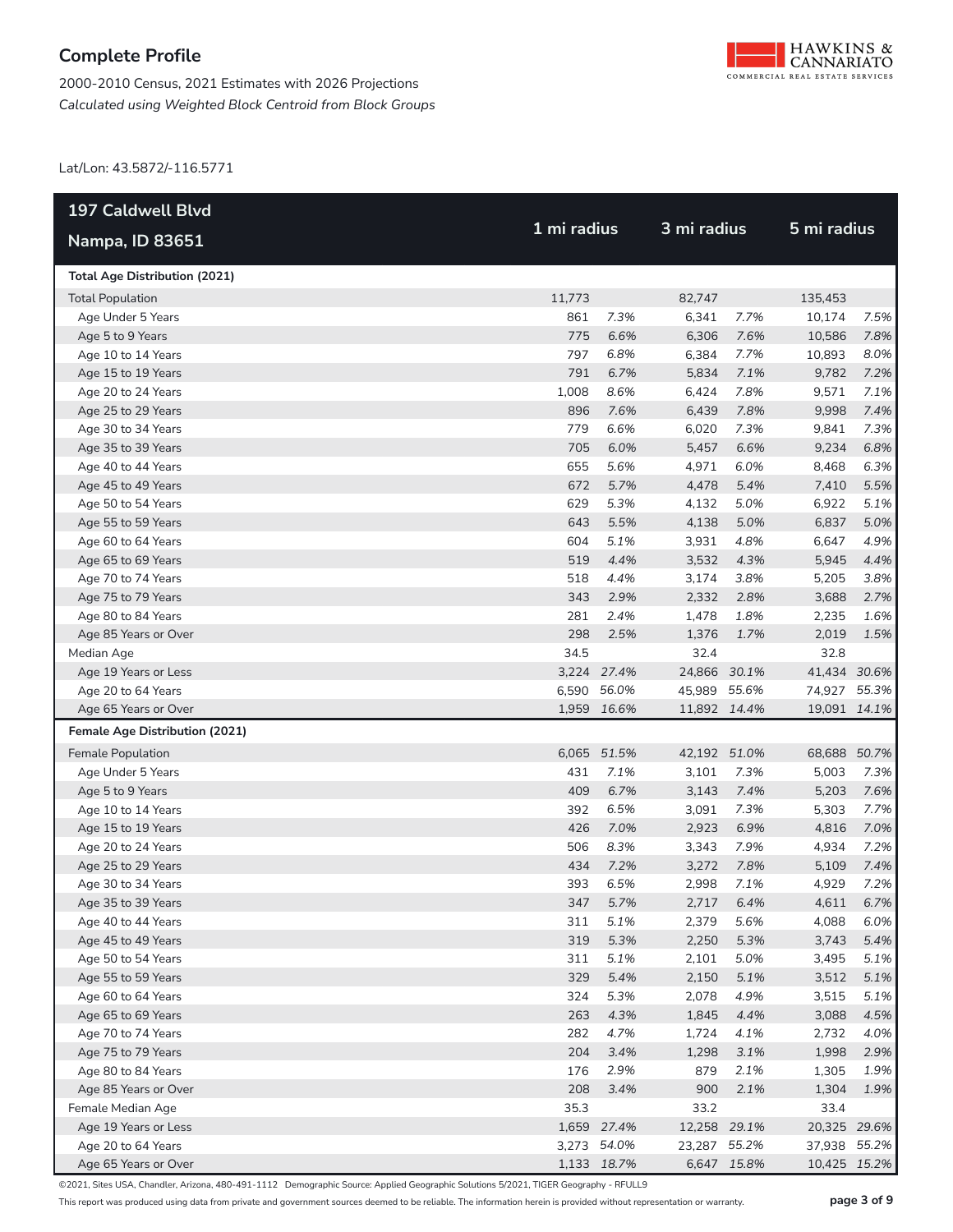



Lat/Lon: 43.5872/-116.5771

| <b>197 Caldwell Blvd</b>     |             |             | 3 mi radius  |             | 5 mi radius  |             |
|------------------------------|-------------|-------------|--------------|-------------|--------------|-------------|
| <b>Nampa, ID 83651</b>       | 1 mi radius |             |              |             |              |             |
| Male Age Distribution (2021) |             |             |              |             |              |             |
| Male Population              |             | 5,707 48.5% | 40,556 49.0% |             | 66,764 49.3% |             |
| Age Under 5 Years            | 430         | 7.5%        | 3,240        | 8.0%        | 5,171        | 7.7%        |
| Age 5 to 9 Years             | 366         | 6.4%        | 3,163        | 7.8%        | 5,383        | 8.1%        |
| Age 10 to 14 Years           | 404         | 7.1%        | 3,293        | 8.1%        | 5,590        | 8.4%        |
| Age 15 to 19 Years           | 365         | 6.4%        | 2,912        | 7.2%        | 4,966        | 7.4%        |
| Age 20 to 24 Years           | 502         | 8.8%        | 3,081        | 7.6%        | 4,638        | 6.9%        |
| Age 25 to 29 Years           | 463         | 8.1%        | 3,167        | 7.8%        | 4,889        | 7.3%        |
| Age 30 to 34 Years           | 386         | 6.8%        | 3,023        | 7.5%        | 4,912        | 7.4%        |
| Age 35 to 39 Years           | 357         | 6.3%        | 2,739        | 6.8%        | 4,623        | 6.9%        |
| Age 40 to 44 Years           | 344         | 6.0%        | 2,592        | 6.4%        | 4,379        | 6.6%        |
| Age 45 to 49 Years           | 353         | 6.2%        | 2,228        | 5.5%        | 3,667        | 5.5%        |
| Age 50 to 54 Years           | 318         | 5.6%        | 2,031        | 5.0%        | 3,426        | 5.1%        |
| Age 55 to 59 Years           | 314         | 5.5%        | 1,988        | 4.9%        | 3,324        | 5.0%        |
| Age 60 to 64 Years           | 280         | 4.9%        | 1,853        | 4.6%        | 3,132        | 4.7%        |
| Age 65 to 69 Years           | 256         | 4.5%        | 1,687        | 4.2%        | 2,857        | 4.3%        |
| Age 70 to 74 Years           | 236         | 4.1%        | 1,451        | 3.6%        | 2,473        | 3.7%        |
| Age 75 to 79 Years           | 139         | 2.4%        | 1,033        | 2.5%        | 1,690        | 2.5%        |
| Age 80 to 84 Years           | 105         | 1.8%        | 599          | 1.5%        | 930          | 1.4%        |
| Age 85 Years or Over         | 90          | 1.6%        | 476          | 1.2%        | 715          | 1.1%        |
| Male Median Age              | 33.6        |             | 31.7         |             | 32.1         |             |
| Age 19 Years or Less         |             | 1,565 27.4% | 12,608 31.1% |             | 21,109 31.6% |             |
| Age 20 to 64 Years           |             | 3,317 58.1% | 22,702 56.0% |             | 36,990 55.4% |             |
| Age 65 Years or Over         |             | 825 14.5%   |              | 5,245 12.9% |              | 8,665 13.0% |
| Males per 100 Females (2021) |             |             |              |             |              |             |
| <b>Overall Comparison</b>    | 94          |             | 96           |             | 97           |             |
| Age Under 5 Years            |             | 100 49.9%   | 104          | 51.1%       |              | 103 50.8%   |
| Age 5 to 9 Years             |             | 90 47.2%    |              | 101 50.2%   |              | 103 50.8%   |
| Age 10 to 14 Years           |             | 103 50.7%   |              | 107 51.6%   |              | 105 51.6%   |
| Age 15 to 19 Years           |             | 86 46.1%    |              | 100 49.9%   |              | 103 50.8%   |
| Age 20 to 24 Years           |             | 99 49.8%    |              | 92 48.0%    |              | 94 48.5%    |
| Age 25 to 29 Years           |             | 107 51.6%   |              | 97 49.2%    |              | 96 48.9%    |
| Age 30 to 34 Years           |             | 98 49.5%    |              | 101 50.2%   |              | 100 49.9%   |
| Age 35 to 39 Years           |             | 103 50.7%   |              | 101 50.2%   |              | 100 50.1%   |
| Age 40 to 44 Years           |             | 111 52.6%   |              | 109 52.1%   |              | 107 51.7%   |
| Age 45 to 49 Years           |             | 111 52.6%   |              | 99 49.8%    |              | 98 49.5%    |
| Age 50 to 54 Years           |             | 102 50.6%   |              | 97 49.2%    |              | 98 49.5%    |
| Age 55 to 59 Years           |             | 95 48.8%    |              | 92 48.0%    |              | 95 48.6%    |
| Age 60 to 64 Years           |             | 87 46.4%    |              | 89 47.1%    |              | 89 47.1%    |
| Age 65 to 69 Years           |             | 97 49.3%    |              | 91 47.8%    |              | 93 48.1%    |
| Age 70 to 74 Years           |             | 84 45.6%    |              | 84 45.7%    |              | 91 47.5%    |
| Age 75 to 79 Years           |             | 68 40.6%    |              | 80 44.3%    |              | 85 45.8%    |
| Age 80 to 84 Years           |             | 59 37.3%    |              | 68 40.5%    |              | 71 41.6%    |
| Age 85 Years or Over         |             | 43 30.2%    |              | 53 34.6%    |              | 55 35.4%    |
| Age 19 Years or Less         |             | 94 48.5%    |              | 103 50.7%   |              | 104 50.9%   |
| Age 20 to 39 Years           |             | 102 50.4%   |              | 97 49.3%    |              | 97 49.3%    |
| Age 40 to 64 Years           |             | 101 50.3%   |              | 98 49.4%    |              | 98 49.4%    |
| Age 65 Years or Over         |             | 73 42.1%    |              | 79 44.1%    |              | 83 45.4%    |

©2021, Sites USA, Chandler, Arizona, 480-491-1112 Demographic Source: Applied Geographic Solutions 5/2021, TIGER Geography - RFULL9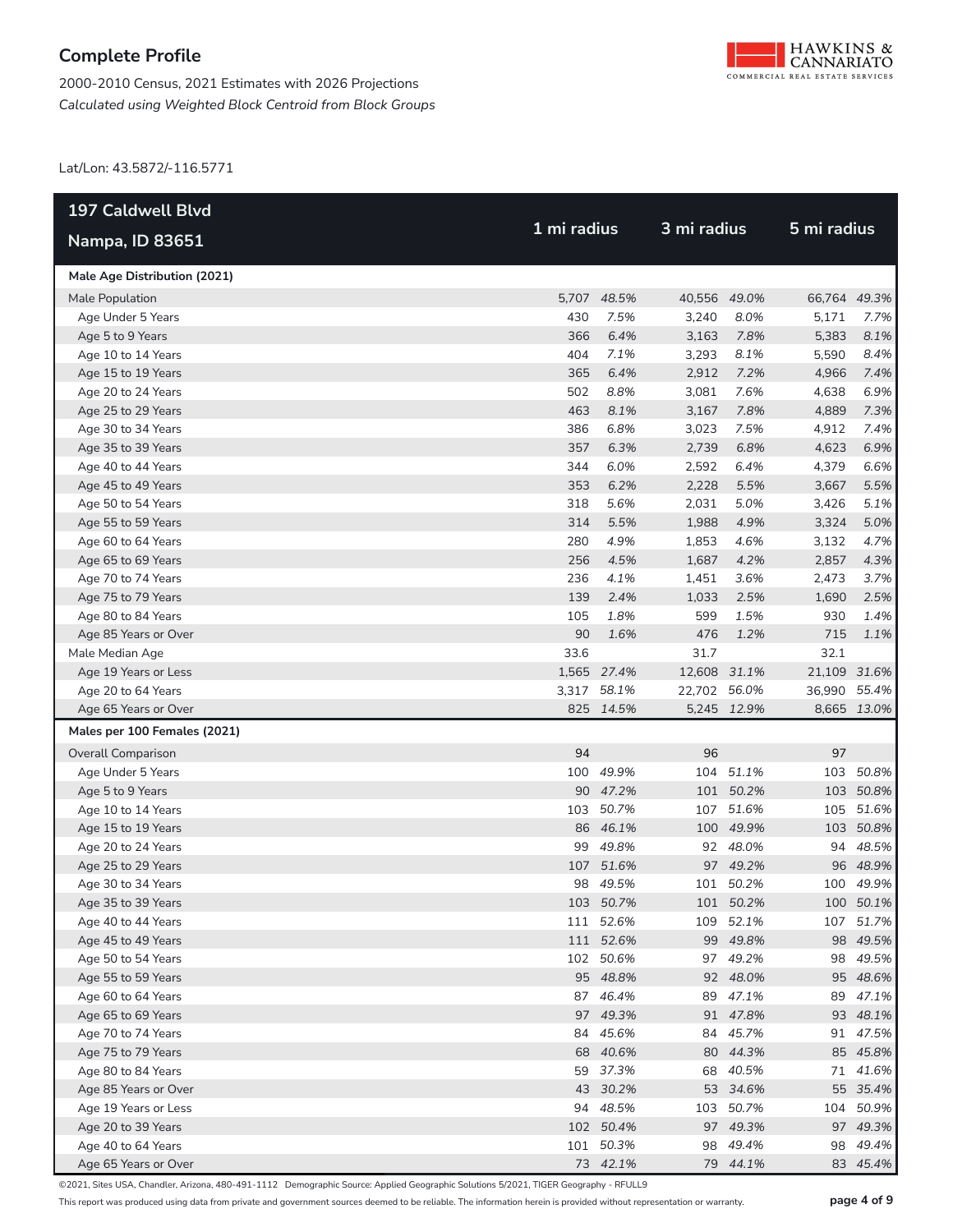2000-2010 Census, 2021 Estimates with 2026 Projections *Calculated using Weighted Block Centroid from Block Groups*



Lat/Lon: 43.5872/-116.5771

| 197 Caldwell Blvd                            |             |             |              |             |               |             |
|----------------------------------------------|-------------|-------------|--------------|-------------|---------------|-------------|
| Nampa, ID 83651                              | 1 mi radius |             | 3 mi radius  |             | 5 mi radius   |             |
| Household Type (2021)                        |             |             |              |             |               |             |
| <b>Total Households</b>                      | 4,224       |             | 28,580       |             | 45,569        |             |
| Households with Children                     |             | 1,500 35.5% | 11,509 40.3% |             | 18,952 41.6%  |             |
| Average Household Size                       | 2.7         |             | 2.8          |             | 2.9           |             |
| Household Density per Square Mile            | 1,345       |             | 1,011        |             | 580           |             |
| <b>Population Family</b>                     |             | 9,552 81.1% | 70,921 85.7% |             | 118,676 87.6% |             |
| Population Non-Family                        | 1,928       | 16.4%       | 10,514 12.7% |             | 15,048 11.1%  |             |
| <b>Population Group Quarters</b>             | 293         | 2.5%        | 1,312        | 1.6%        | 1,729         | 1.3%        |
| <b>Family Households</b>                     |             | 2,720 64.4% | 20,410 71.4% |             | 33,891 74.4%  |             |
| Married Couple Households                    |             | 1,804 66.3% | 14,812 72.6% |             | 25,511 75.3%  |             |
| Other Family Households with Children        |             | 916 33.7%   |              | 5,599 27.4% |               | 8,380 24.7% |
| Family Households with Children              |             | 1,478 54.3% | 11,360 55.7% |             | 18,736 55.3%  |             |
| Married Couple with Children                 | 849         | 57.4%       |              | 7,378 64.9% | 12,752 68.1%  |             |
| Other Family Households with Children        |             | 629 42.6%   |              | 3,982 35.1% |               | 5,984 31.9% |
| Family Households No Children                |             | 1,242 45.7% |              | 9,050 44.3% | 15,155 44.7%  |             |
| Married Couple No Children                   |             | 956 77.0%   |              | 7,434 82.1% | 12,759 84.2%  |             |
| Other Family Households No Children          |             | 286 23.0%   |              | 1,616 17.9% |               | 2,396 15.8% |
| Non-Family Households                        |             | 1,504 35.6% |              | 8,170 28.6% | 11,679 25.6%  |             |
| Non-Family Households with Children          | 22          | 1.5%        | 149          | 1.8%        | 216           | 1.8%        |
| Non-Family Households No Children            |             | 1,482 98.5% | 8,021        | 98.2%       | 11,463 98.2%  |             |
| Average Family Household Size                | 3.5         |             | 3.5          |             | 3.5           |             |
| Average Family Income                        | \$58,553    |             | \$64,314     |             | \$68,475      |             |
| Median Family Income                         | \$54,205    |             | \$61,217     |             | \$65,048      |             |
| Average Non-Family Household Size            | 1.3         |             | 1.3          |             | 1.3           |             |
| Marital Status (2021)                        |             |             |              |             |               |             |
| Population Age 15 Years or Over              | 9,340       |             | 63,716       |             | 103,800       |             |
| <b>Never Married</b>                         |             | 3,012 32.3% | 19,806 31.1% |             | 30,997 29.9%  |             |
| <b>Currently Married</b>                     |             | 3,354 35.9% | 28,913 45.4% |             | 51,052 49.2%  |             |
| <b>Previously Married</b>                    |             | 2,974 31.8% | 14,997       | 23.5%       | 21,751 21.0%  |             |
| Separated                                    |             | 324 10.9%   |              | 2,026 13.5% |               | 3,010 13.8% |
| Widowed                                      |             | 408 13.7%   |              | 2,643 17.6% |               | 4,180 19.2% |
| Divorced                                     |             | 2,242 75.4% | 10,328 68.9% |             | 14,562 66.9%  |             |
| <b>Educational Attainment (2021)</b>         |             |             |              |             |               |             |
| Adult Population Age 25 Years or Over        | 7,541       |             | 51,458       |             | 84,447        |             |
| Elementary (Grade Level 0 to 8)              | 461         | 6.1%        | 2,820        | 5.5%        | 4,378         | 5.2%        |
| Some High School (Grade Level 9 to 11)       | 651         | 8.6%        | 3,966        | 7.7%        | 5,699         | 6.7%        |
| High School Graduate                         | 2,765       | 36.7%       | 16,632 32.3% |             | 26,568        | 31.5%       |
| Some College                                 | 2,180       | 28.9%       | 13,889 27.0% |             | 22,514 26.7%  |             |
| Associate Degree Only                        | 719         | 9.5%        | 4,500        | 8.7%        | 7,450         | 8.8%        |
| <b>Bachelor Degree Only</b>                  | 528         | 7.0%        | 6,686        | 13.0%       | 12,687 15.0%  |             |
| Graduate Degree                              | 239         | 3.2%        | 2,963        | 5.8%        | 5,151         | 6.1%        |
| Any College (Some College or Higher)         | 3,665       | 48.6%       | 28,039       | 54.5%       | 47,802 56.6%  |             |
| College Degree + (Bachelor Degree or Higher) |             | 766 10.2%   |              | 9,650 18.8% | 17,837 21.1%  |             |

©2021, Sites USA, Chandler, Arizona, 480-491-1112 Demographic Source: Applied Geographic Solutions 5/2021, TIGER Geography - RFULL9

This report was produced using data from private and government sources deemed to be reliable. The information herein is provided without representation or warranty. **page 5 of 9**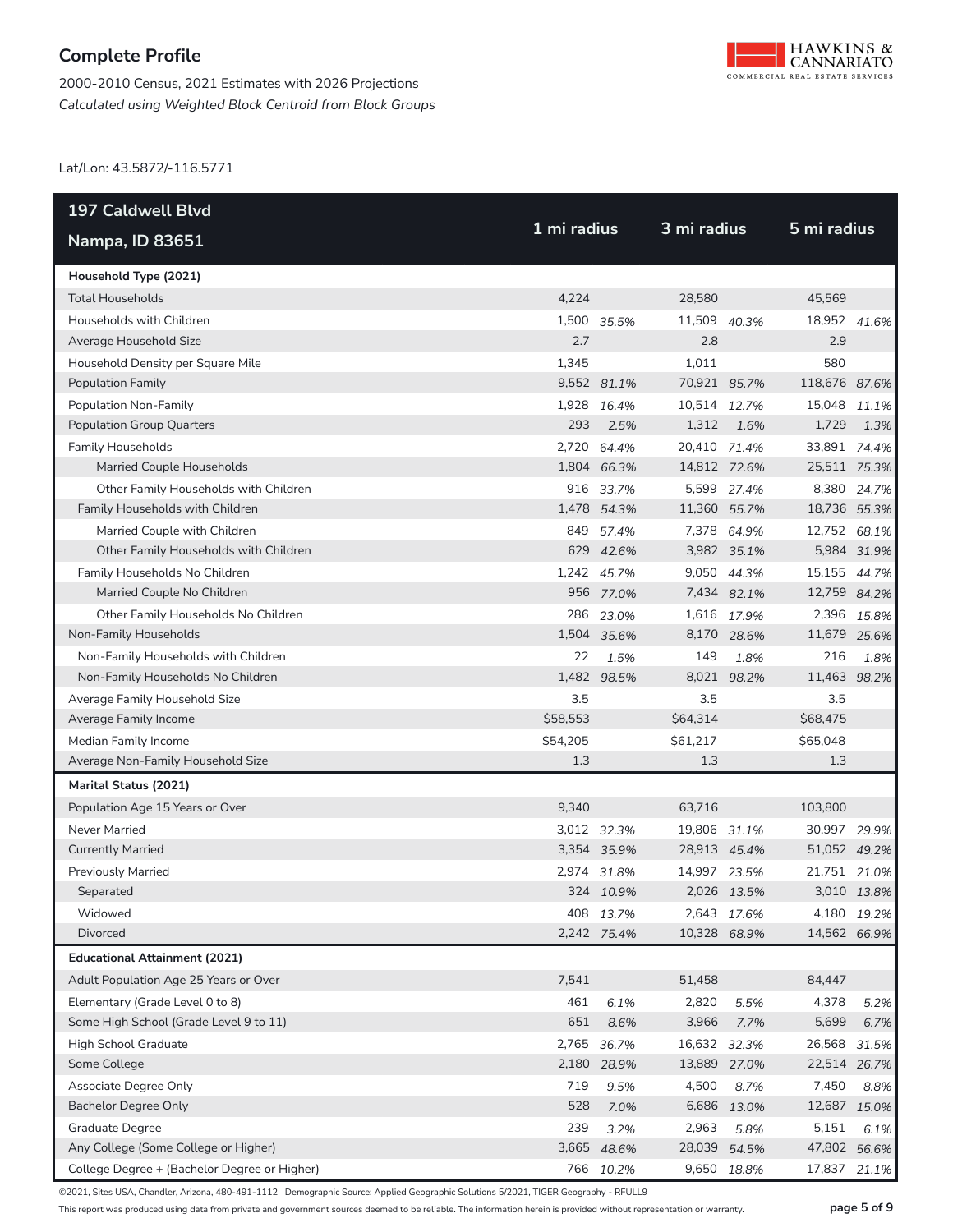



Lat/Lon: 43.5872/-116.5771

| 197 Caldwell Blvd                              |             |             |              |             |              |             |  |
|------------------------------------------------|-------------|-------------|--------------|-------------|--------------|-------------|--|
| <b>Nampa, ID 83651</b>                         | 1 mi radius |             | 3 mi radius  |             | 5 mi radius  |             |  |
| Housing                                        |             |             |              |             |              |             |  |
| Total Housing Units (2021)                     | 4.506       |             | 29.898       |             | 47,455       |             |  |
| Total Housing Units (2010)                     | 4,216       |             | 25,545       |             | 38,922       |             |  |
| Historical Annual Growth (2010-2021)           | 290         | 0.6%        | 4,352        | 1.5%        | 8,533        | 2.0%        |  |
| Housing Units Occupied (2021)                  |             | 4,224 93.7% | 28,580 95.6% |             | 45,569 96.0% |             |  |
| Housing Units Owner-Occupied                   |             | 2,315 54.8% | 18,577 65.0% |             | 31,875 69.9% |             |  |
| Housing Units Renter-Occupied                  |             | 1,908 45.2% | 10,003       | 35.0%       | 13,694       | 30.1%       |  |
| Housing Units Vacant (2021)                    | 282         | 6.3%        | 1,318        | 4.4%        | 1,885        | 4.0%        |  |
| Household Size (2021)                          |             |             |              |             |              |             |  |
| <b>Total Households</b>                        | 4,224       |             | 28,580       |             | 45,569       |             |  |
| 1 Person Households                            |             | 1,200 28.4% |              | 6,463 22.6% |              | 9,197 20.2% |  |
| 2 Person Households                            |             | 1,206 28.6% |              | 8,515 29.8% | 13,657 30.0% |             |  |
| 3 Person Households                            |             | 643 15.2%   |              | 4,710 16.5% |              | 7,592 16.7% |  |
| 4 Person Households                            |             | 567 13.4%   |              | 4,341 15.2% |              | 7,334 16.1% |  |
| 5 Person Households                            | 332         | 7.9%        | 2,575        | 9.0%        | 4,413        | 9.7%        |  |
| 6 Person Households                            | 170         | 4.0%        | 1,208        | 4.2%        | 2,068        | 4.5%        |  |
| 7 or More Person Households                    | 106         | 2.5%        | 769          | 2.7%        | 1,309        | 2.9%        |  |
| Household Income Distribution (2021)           |             |             |              |             |              |             |  |
| HH Income \$200,000 or More                    | 32          | 0.8%        | 291          | 1.0%        | 767          | 1.7%        |  |
| HH Income \$150,000 to \$199,999               | 63          | 1.5%        | 619          | 2.2%        | 1,336        | 2.9%        |  |
| HH Income \$125,000 to \$149,999               | 121         | 2.9%        | 1,099        | 3.8%        | 2,170        | 4.8%        |  |
| HH Income \$100,000 to \$124,999               | 183         | 4.3%        | 1,913        | 6.7%        | 3,545        | 7.8%        |  |
| HH Income \$75,000 to \$99,999                 |             | 467 11.0%   |              | 4,320 15.1% |              | 6,719 14.7% |  |
| HH Income \$50,000 to \$74,999                 |             | 986 23.3%   |              | 7,048 24.7% | 11,766 25.8% |             |  |
| HH Income \$35,000 to \$49,999                 |             | 765 18.1%   |              | 4,893 17.1% |              | 7,161 15.7% |  |
| HH Income \$25,000 to \$34,999                 |             | 672 15.9%   |              | 3,306 11.6% |              | 4,676 10.3% |  |
| HH Income \$15,000 to \$24,999                 |             | 485 11.5%   | 2,594        | 9.1%        | 3,563        | 7.8%        |  |
| HH Income \$10,000 to \$14,999                 | 163         | 3.9%        | 1,066        | 3.7%        | 1,713        | 3.8%        |  |
| HH Income Under \$10,000                       | 287         | 6.8%        | 1,430        | 5.0%        | 2,154        | 4.7%        |  |
| Household Vehicles (2021)                      |             |             |              |             |              |             |  |
| Households 0 Vehicles Available                | 209         | 5.0%        | 1,286        | 4.5%        | 1,781        | 3.9%        |  |
| Households 1 Vehicle Available                 |             | 1,374 32.5% |              | 8,235 28.8% | 11,875 26.1% |             |  |
| Households 2 Vehicles Available                |             | 1,552 36.7% | 10,981 38.4% |             | 17,689 38.8% |             |  |
| Households 3 or More Vehicles Available        |             | 1,089 25.8% |              | 8,078 28.3% | 14,225 31.2% |             |  |
| Total Vehicles Available                       | 8,229       |             | 58,467       |             | 97,248       |             |  |
| Average Vehicles per Household                 | 1.9         |             | 2.0          |             | 2.1          |             |  |
| Owner-Occupied Household Vehicles              |             | 5,125 62.3% | 42,201 72.2% |             | 74,595 76.7% |             |  |
| Average Vehicles per Owner-Occupied Household  | 2.2         |             | 2.3          |             | 2.3          |             |  |
| Renter-Occupied Household Vehicles             |             | 3,104 37.7% | 16,266 27.8% |             | 22,653 23.3% |             |  |
| Average Vehicles per Renter-Occupied Household | 1.6         |             | 1.6          |             | 1.7          |             |  |
| Travel Time (2021)                             |             |             |              |             |              |             |  |
| Worker Base Age 16 years or Over               | 5,384       |             | 37,512       |             | 61,297       |             |  |
| Travel to Work in 14 Minutes or Less           |             | 1,752 32.5% | 11,236 30.0% |             | 17,476 28.5% |             |  |
| Travel to Work in 15 to 29 Minutes             |             | 1,332 24.7% | 10,641 28.4% |             | 17,693 28.9% |             |  |
| Travel to Work in 30 to 59 Minutes             |             | 1,542 28.6% | 13,310 35.5% |             | 21,956 35.8% |             |  |
| Travel to Work in 60 Minutes or More           | 196         | 3.6%        | 1,255        | 3.3%        | 2,136        | 3.5%        |  |
| Work at Home                                   | 411         | 7.6%        | 2,088        | 5.6%        | 3,463        | 5.6%        |  |
| Average Minutes Travel to Work                 | 20.4        |             | 22.4         |             | 22.8         |             |  |

©2021, Sites USA, Chandler, Arizona, 480-491-1112 Demographic Source: Applied Geographic Solutions 5/2021, TIGER Geography - RFULL9

This report was produced using data from private and government sources deemed to be reliable. The information herein is provided without representation or warranty. **page 6 of 9**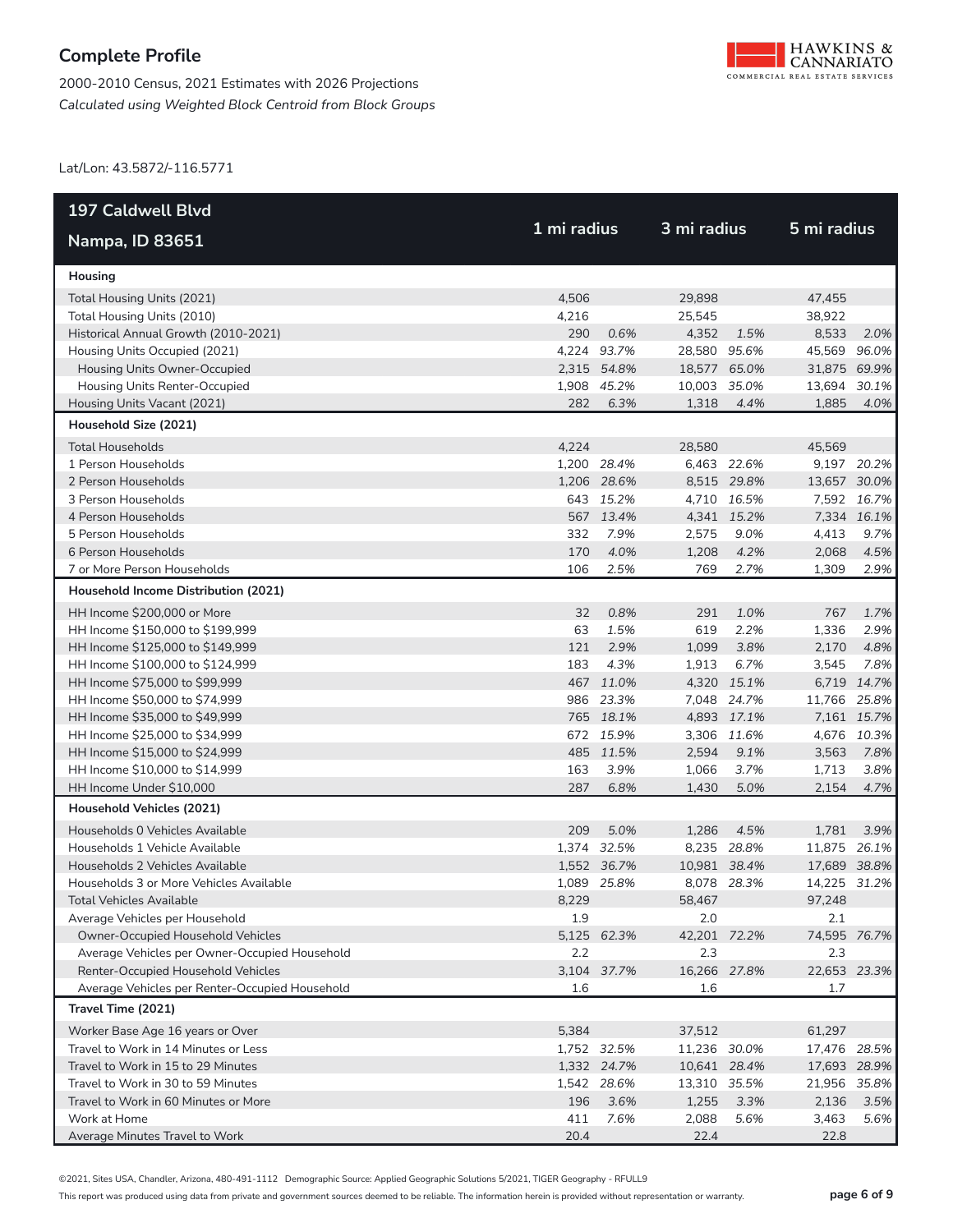



Lat/Lon: 43.5872/-116.5771

| <b>197 Caldwell Blvd</b>                       |                |                          |              |              |              |             |  |
|------------------------------------------------|----------------|--------------------------|--------------|--------------|--------------|-------------|--|
| <b>Nampa, ID 83651</b>                         | 1 mi radius    |                          | 3 mi radius  |              | 5 mi radius  |             |  |
| Transportation To Work (2021)                  |                |                          |              |              |              |             |  |
| Worker Base Age 16 years or Over               | 5,384          |                          | 37,512       |              | 61,297       |             |  |
| Drive to Work Alone                            |                | 4,119 76.5%              | 30,019 80.0% |              | 49,849       | 81.3%       |  |
| Drive to Work in Carpool                       |                | 646 12.0%                |              | 4,338 11.6%  |              | 6,560 10.7% |  |
| Travel to Work by Public Transportation        | 115            | 2.1%                     | 223          | 0.6%         | 336          | 0.5%        |  |
| Drive to Work on Motorcycle                    | $\overline{4}$ | $\overline{\phantom{a}}$ | 73           | 0.2%         | 101          | 0.2%        |  |
| Bicycle to Work                                | 16             | 0.3%                     | 71           | 0.2%         | 91           | 0.1%        |  |
| Walk to Work                                   | 26             | 0.5%                     | 463          | 1.2%         | 588          | 1.0%        |  |
| <b>Other Means</b>                             | 46             | 0.9%                     | 237          | 0.6%         | 309          | 0.5%        |  |
| Work at Home                                   | 411            | 7.6%                     | 2,088        | 5.6%         | 3,463        | 5.6%        |  |
| Daytime Demographics (2021)                    |                |                          |              |              |              |             |  |
| <b>Total Businesses</b>                        | 501            |                          | 2,856        |              | 3,937        |             |  |
| <b>Total Employees</b>                         | 4,180          |                          | 28,806       |              | 38,619       |             |  |
| <b>Company Headquarter Businesses</b>          | 23             | 4.5%                     | 115          | 4.0%         | 149          | 3.8%        |  |
| <b>Company Headquarter Employees</b>           | 367            | 8.8%                     |              | 3,545 12.3%  | 4,136        | 10.7%       |  |
| <b>Employee Population per Business</b>        |                | 8.3 to 1                 | 10.1 to 1    |              |              | 9.8 to 1    |  |
| <b>Residential Population per Business</b>     | 23.5 to 1      |                          | 29.0 to 1    |              | 34.4 to 1    |             |  |
| Adj. Daytime Demographics Age 16 Years or Over | 8,104          |                          | 52,700       |              | 77,529       |             |  |
| <b>Labor Force</b>                             |                |                          |              |              |              |             |  |
| Labor Population Age 16 Years or Over (2021)   | 9,194          |                          | 62,613       |              | 101,912      |             |  |
| Labor Force Total Males (2021)                 |                | 4,439 48.3%              | 30,299       | 48.4%        | 49,684       | 48.8%       |  |
| Male Civilian Employed                         |                | 2,731 61.5%              |              | 20,218 66.7% | 33,356 67.1% |             |  |
| Male Civilian Unemployed                       | 179            | 4.0%                     | 1,223        | 4.0%         | 1,819        | 3.7%        |  |
| Males in Armed Forces                          | 21             | 0.5%                     | 115          | 0.4%         | 129          | 0.3%        |  |
| Males Not in Labor Force                       |                | 1,508 34.0%              | 8,743        | 28.9%        | 14,379       | 28.9%       |  |
| Labor Force Total Females (2021)               |                | 4,755 51.7%              |              | 32,314 51.6% | 52,228 51.2% |             |  |
| Female Civilian Employed                       | 2,507          | 52.7%                    | 18,355       | 56.8%        | 29,479 56.4% |             |  |
| Female Civilian Unemployed                     | 145            | 3.1%                     | 857          | 2.7%         | 1.542        | 3.0%        |  |
| <b>Females in Armed Forces</b>                 | 13             | 0.3%                     | 31           | $\sim$       | 37           |             |  |
| Females Not in Labor Force                     | 2,090          | 44.0%                    | 13,071       | 40.4%        | 21,170       | 40.5%       |  |
| Unemployment Rate                              | 325            | 3.5%                     | 2,081        | 3.3%         | 3,362        | 3.3%        |  |
| Occupation (2021)                              |                |                          |              |              |              |             |  |
| Occupation Population Age 16 Years or Over     | 5,237          |                          | 38,573       |              | 62,835       |             |  |
| <b>Occupation Total Males</b>                  |                | 2,731 52.1%              | 20,218 52.4% |              | 33,356 53.1% |             |  |
| <b>Occupation Total Females</b>                |                | 2,507 47.9%              |              | 18,355 47.6% | 29,479 46.9% |             |  |
| Management, Business, Financial Operations     | 422            | 8.1%                     | 3,780        | 9.8%         |              | 6,510 10.4% |  |
| Professional, Related                          |                | 806 15.4%                |              | 6,452 16.7%  | 10,615 16.9% |             |  |
| Service                                        |                | 943 18.0%                |              | 7,204 18.7%  | 10,978 17.5% |             |  |
| Sales, Office                                  |                | 1,268 24.2%              |              | 9,568 24.8%  | 16,052 25.5% |             |  |
| Farming, Fishing, Forestry                     | 45             | 0.9%                     | 555          | 1.4%         | 931          | 1.5%        |  |
| Construction, Extraction, Maintenance          |                | 778 14.8%                |              | 4,791 12.4%  |              | 7,627 12.1% |  |
| Production, Transport, Material Moving         |                | 975 18.6%                |              | 6,223 16.1%  | 10,122 16.1% |             |  |
| <b>White Collar Workers</b>                    |                | 2,496 47.7%              |              | 19,800 51.3% | 33,177 52.8% |             |  |
| <b>Blue Collar Workers</b>                     |                | 2,741 52.3%              | 18,773 48.7% |              | 29,658 47.2% |             |  |

©2021, Sites USA, Chandler, Arizona, 480-491-1112 Demographic Source: Applied Geographic Solutions 5/2021, TIGER Geography - RFULL9

This report was produced using data from private and government sources deemed to be reliable. The information herein is provided without representation or warranty. **page 7 of 9**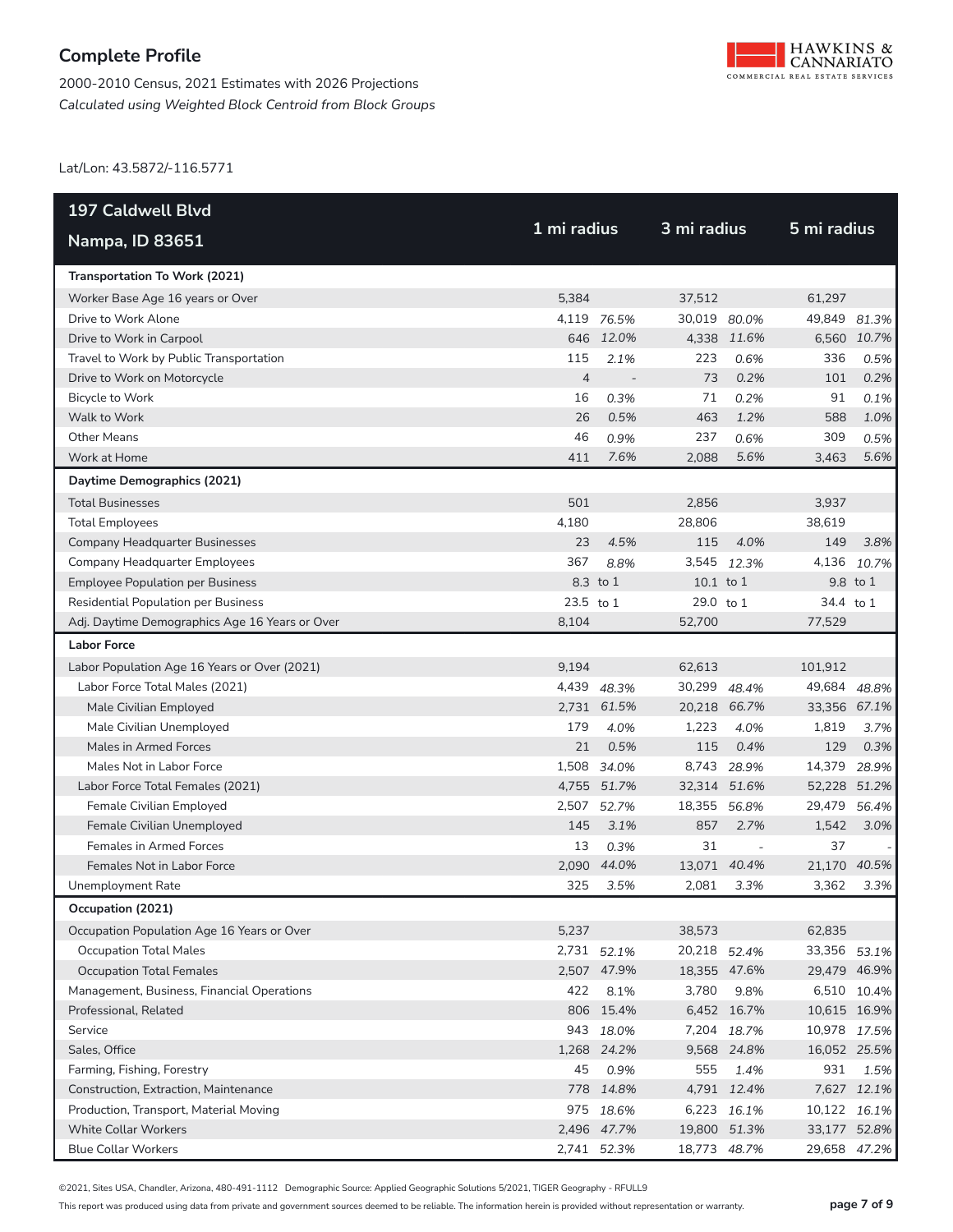

2000-2010 Census, 2021 Estimates with 2026 Projections *Calculated using Weighted Block Centroid from Block Groups*

Lat/Lon: 43.5872/-116.5771

| 197 Caldwell Blvd                  |             |             |                |             |               |             |
|------------------------------------|-------------|-------------|----------------|-------------|---------------|-------------|
| <b>Nampa, ID 83651</b>             | 1 mi radius |             | 3 mi radius    |             | 5 mi radius   |             |
| Units In Structure (2021)          |             |             |                |             |               |             |
| <b>Total Units</b>                 | 3,770       |             | 23,433         |             | 35,299        |             |
| 1 Detached Unit                    |             | 2.723 72.2% | 21,501 91.8%   |             | 35,902 101.7% |             |
| 1 Attached Unit                    | 223         | 5.9%        | 977            | 4.2%        | 1,254         | 3.6%        |
| 2 Units                            | 160         | 4.2%        | 795            | 3.4%        | 874           | 2.5%        |
| 3 to 4 Units                       | 153         | 4.1%        | 1,218          | 5.2%        | 1,690         | 4.8%        |
| 5 to 9 Units                       | 140         | 3.7%        | 777            | 3.3%        | 1,023         | 2.9%        |
| 10 to 19 Units                     | 126         | 3.3%        | 492            | 2.1%        | 560           | 1.6%        |
| 20 to 49 Units                     | 194         | 5.1%        | 783            | 3.3%        | 1,075         | 3.0%        |
| 50 or More Units                   | 30          | 0.8%        | 205            | 0.9%        | 292           | 0.8%        |
| Mobile Home or Trailer             |             | 474 12.6%   | 1,828          | 7.8%        | 2,892         | 8.2%        |
| <b>Other Structure</b>             |             |             | $\overline{4}$ |             | 9             |             |
| Homes Built By Year (2021)         |             |             |                |             |               |             |
| Homes Built 2014 or later          | 245         | 5.4%        | 1,745          | 5.8%        | 3,543         | 7.5%        |
| Homes Built 2010 to 2013           | 17          | 0.4%        | 435            | 1.5%        | 831           | 1.8%        |
| Homes Built 2000 to 2009           |             | 482 10.7%   |                | 8,235 27.5% | 15,448 32.6%  |             |
| Homes Built 1990 to 1999           |             | 570 12.7%   |                | 5,916 19.8% |               | 9,560 20.1% |
| Homes Built 1980 to 1989           | 360         | 8.0%        | 2,474          | 8.3%        | 3,538         | 7.5%        |
| Homes Built 1970 to 1979           |             | 883 19.6%   |                | 3,402 11.4% | 4,989         | 10.5%       |
| Homes Built 1960 to 1969           | 219         | 4.9%        | 1,176          | 3.9%        | 1,561         | 3.3%        |
| Homes Built 1950 to 1959           | 378         | 8.4%        | 1,238          | 4.1%        | 1,425         | 3.0%        |
| Homes Built 1940 to 1949           | 369         | 8.2%        | 1,460          | 4.9%        | 1,617         | 3.4%        |
| Homes Built Before 1939            | 700         | 15.5%       | 2,499          | 8.4%        | 3,057         | 6.4%        |
| Median Age of Homes                | 42.6 yrs    |             | 30.4 yrs       |             | 26.6 yrs      |             |
| Home Values (2021)                 |             |             |                |             |               |             |
| Owner Specified Housing Units      | 2,315       |             | 18,577         |             | 31,875        |             |
| Home Values \$1,000,000 or More    | 16          | 0.7%        | 138            | 0.7%        | 252           | 0.8%        |
| Home Values \$750,000 to \$999,999 | 21          | 0.9%        | 329            | 1.8%        | 497           | 1.6%        |
| Home Values \$500,000 to \$749,999 | 59          | 2.6%        | 613            | 3.3%        | 1,269         | 4.0%        |
| Home Values \$400,000 to \$499,999 | 74          | 3.2%        | 576            | 3.1%        | 1,263         | 4.0%        |
| Home Values \$300,000 to \$399,999 | 216         | 9.3%        | 1,432          | 7.7%        | 3,157         | 9.9%        |
| Home Values \$250,000 to \$299,999 |             | 343 14.8%   |                | 3,038 16.4% |               | 5,428 17.0% |
| Home Values \$200,000 to \$249,999 |             | 396 17.1%   |                | 4,906 26.4% |               | 8,099 25.4% |
| Home Values \$175,000 to \$199,999 |             | 282 12.2%   |                | 2,025 10.9% |               | 3,662 11.5% |
| Home Values \$150,000 to \$174,999 |             | 316 13.6%   |                | 2.392 12.9% |               | 3,735 11.7% |
| Home Values \$125,000 to \$149,999 | 175         | 7.6%        | 989            | 5.3%        | 1,480         | 4.6%        |
| Home Values \$100,000 to \$124,999 | 78          | 3.4%        | 594            | 3.2%        | 839           | 2.6%        |
| Home Values \$90,000 to \$99,999   | 22          | 1.0%        | 134            | 0.7%        | 179           | 0.6%        |
| Home Values \$80,000 to \$89,999   | 33          | 1.4%        | 146            | 0.8%        | 183           | 0.6%        |
| Home Values \$70,000 to \$79,999   | 27          | 1.2%        | 182            | 1.0%        | 273           | 0.9%        |
| Home Values \$60,000 to \$69,999   | 3           | 0.1%        | 24             | 0.1%        | 30            |             |
| Home Values \$50,000 to \$59,999   | 34          | 1.5%        | 121            | 0.7%        | 156           | 0.5%        |
| Home Values \$35,000 to \$49,999   | 14          | 0.6%        | 88             | 0.5%        | 105           | 0.3%        |
| Home Values \$25,000 to \$34,999   | 86          | 3.7%        | 305            | 1.6%        | 382           | 1.2%        |
| Home Values \$10,000 to \$24,999   | 32          | 1.4%        | 256            | 1.4%        | 426           | 1.3%        |
| Home Values Under \$10,000         | 87          | 3.8%        | 291            | 1.6%        | 461           | 1.4%        |
| Owner-Occupied Median Home Value   | \$202,168   |             | \$215,499      |             | \$224,916     |             |
| Renter-Occupied Median Rent        | \$781       |             | \$822          |             | \$856         |             |

©2021, Sites USA, Chandler, Arizona, 480-491-1112 Demographic Source: Applied Geographic Solutions 5/2021, TIGER Geography - RFULL9